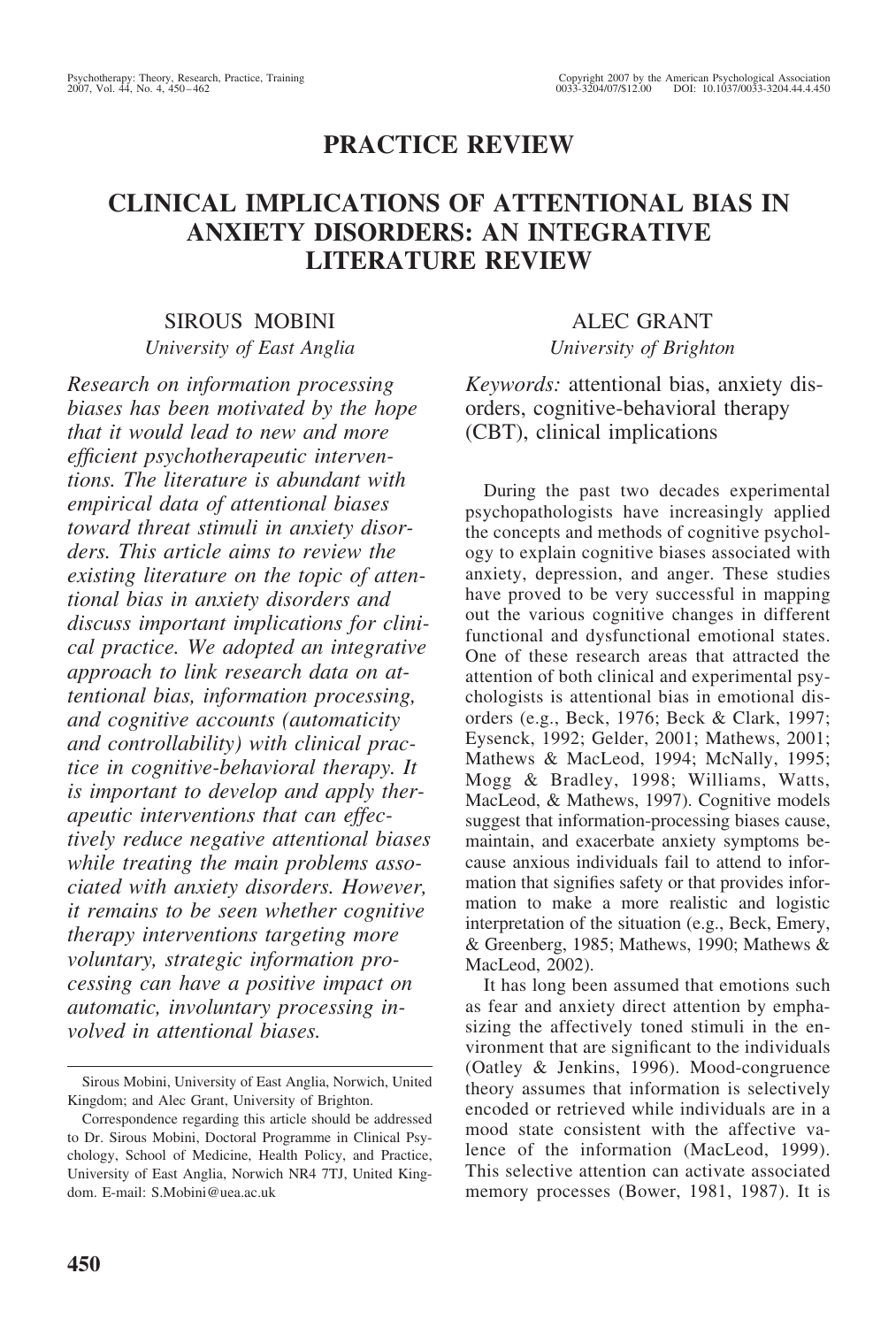now widely accepted that anxious individuals selectively attend to the threat-related information in the environment (e.g., Bar-Haim, Lamy, Pergamin, Bakermans-Kranenburg, & van Ijzendoorn, 2007; Gotlib, Kasch, Traill, Arnow, Joormann, & Johnson, 2004; MacLeod, Mathews, & Tata, 1986; Mathews & MacLeod, 1994). In contrast, the evidence for a similar attentional bias toward negative stimuli in depression is relatively inconsistent. A number of studies have shown that depressed individuals exhibited selective attention to negatively toned stimuli (e.g., Gotlib, Krasnoperva, Yue, & Joormann, 2004; Mathews, Ridgeway, & Williamson, 1996), whereas some others failed to find attentional biases in depression (e.g., MacLeod et al., 1986; McCabe & Gotlib, 1995; Mogg, Bradley, Williams, & Mathews, 1993). However, clinical or nonclinical depression is often characterized as the predominance of negative memory biases rather than attentional biases (e.g., Bradley, Mogg, & Williams, 1995; Denny & Hunt, 1992; Ruiz-Caballero & Gonzalez, 1994; Watkins, 2002; Watkins, Martin, & Stern, 2000). It has been suggested that the attentional biases sometimes seen in depression are a function of elevated anxiety levels often observed in depressed individuals (Yovel & Mineka, 2005).

In general, research on information-processing biases has been motivated by the hope that it would lead to new and more efficient therapeutic interventions. Given that the existence of cognitive biases for negative information in emotional disorders has been well documented, a next phase of research is to establish whether or not such biases are amenable to treatment and, if so, more specifically to determine the corresponding therapeutic interventions. Thus, it is important to move beyond description of threat-relevant biases and design studies that examine the effectiveness of cognitive and behavioral interventions in modifying such biases. This article aims to review the existing literature on the topic of attentional biases in anxiety disorders and then discuss important implications derived from these studies for clinical practice. We adopted an integrative approach to link research data on attentional bias, information processing, and cognitive accounts (automaticity and controllability) with clinical practice in cognitive-behavioral therapy (CBT) and outlined the directions for further research on the applications of CBT interventions to reduce such biases.

## **Attentional Bias and Anxiety Disorders**

A large body of literature has described the attentional bias exhibited by clinically or nonclinically anxious individuals (see Bar-Haim et al., 2007, for a recent review). Researchers have investigated attentional biases in a variety of anxiety disorders, positing that such biases might play a role in the aetiology and maintenance of problems associated with anxiety disorders. The literature examining attentional bias has widely used variants of the emotional Stroop or the dotprobe detection tasks.

In the Stroop color-naming task, subjects are presented with emotionally threatening words (e.g., *danger* or *injury*) and emotionally nonthreatening words (e.g., *chair* or *picture*) in differentcolored print, and are asked to name the color of the ink as quickly as possible, rather than reading the word (Mathews & MacLeod, 1985). Slowed response indicates that subjects attended to the content of the word, making it more difficult simply to name the color; this effect is known as *interference effect*. Stroop studies have been quite consistent in showing that clinically and nonclinically anxious individuals have repeatedly been found to display disproportionately longer color-naming latencies on the threat-related words than nonanxious control subjects (see Williams, Mathews, & MacLeod, 1996, for a review). Such results are typically interpreted in terms of the attention of anxious individuals to be preferentially allocated to the threat content of stimuli.

There are two competing explanations for the attentional biases shown in the emotional Stroop task: general emotionality and disorder specificity. In line with the theory of disorder specificity, studies have shown that patients with anxiety disorders demonstrate longer latencies to colorname threat words that are specific to their disorder than to neutral words. For example, patients with social phobia displayed longer latencies to color-name social threat (e.g., public speakingrelated) words (Amir, Freshman, & Foa, 2002; Hope, Rapee, Heimberg, & Dombeck, 1990; Mattia, Heimberg, & Hope, 1993; Spector, Pecknold, & Libman, 2003), while those with panic disorder showed longer latencies to colorname physical threat words (e.g., Ehlers, Margraf, Davies, & Roth, 1988; McNally, Riemann,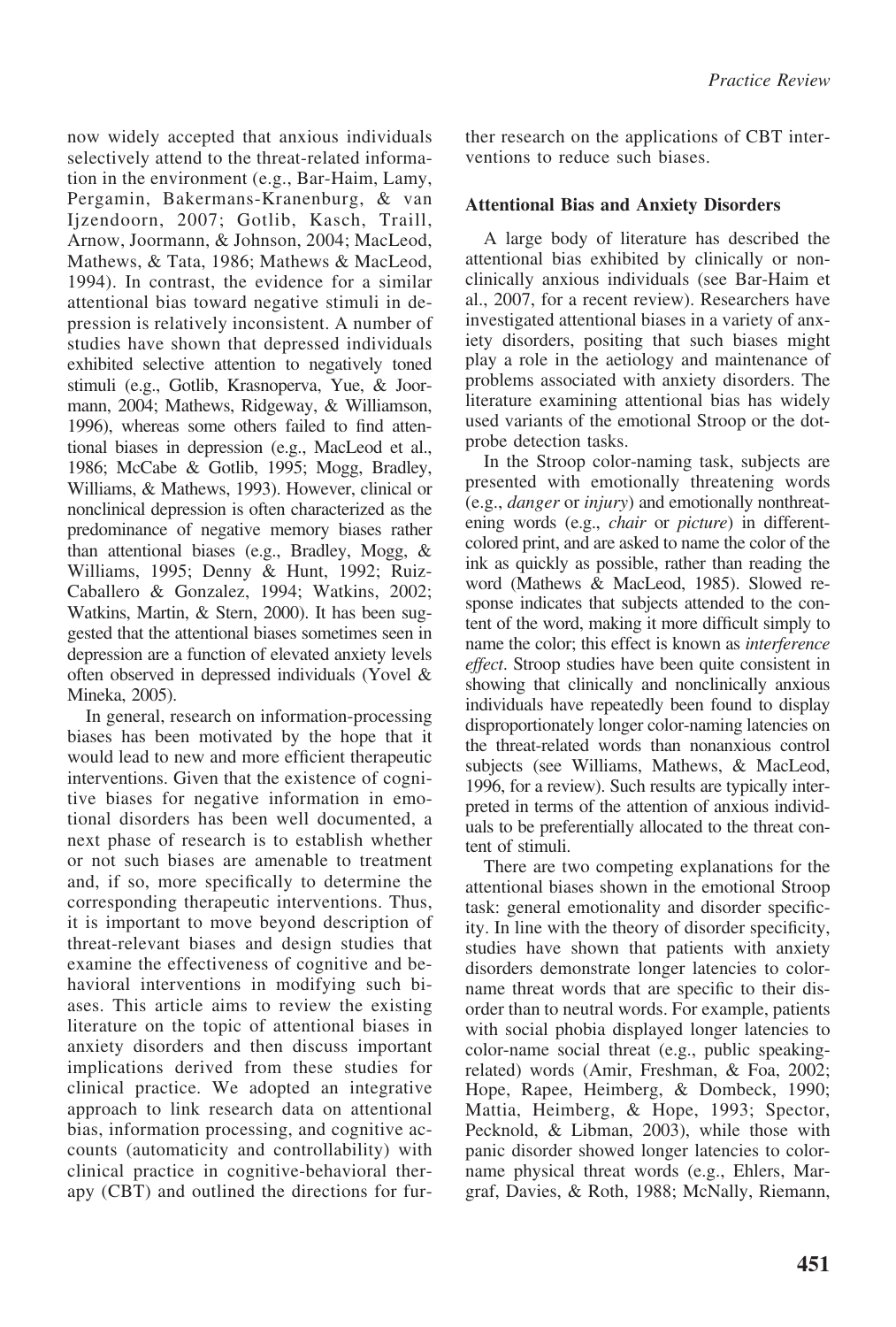& Kim, 1990). Patients with obsessivecompulsive disorders (OCD) also displayed specific attentional biases measured by longer latencies to color-name OCD related words (Cohen, Lachenmeyer, & Springer, 2003; Foa, Ilai, Mc-Carthy, Shoyer, & Murdock, 1993; Lavy, van Oppen, & van den Hout, 1994; see also Muller & Roberts, 2005 for a review), whereas individuals with generalized anxiety disorders (GAD) showed a general attentional bias toward negative emotional words (Becker, Rinck, Margraf, & Roth, 2001; Bradley, Mogg, Miller, & White, 1995) or threat words with physical danger contents (e.g., "injury") (Mogg, Mathews, & Weiman, 1989). Similarly, the longest colornaming latencies have been found on fear-related words in patients with specific phobia (Johnsen, Thayer, Laberg, Wormnes, Raadal, Skaret, Kvale, & Berg, 2003; Lavy, van den Hout, & Artuz, 1993; Watts, McKenna, Sharrock, & Trezise, 1986), on words related to the traumatic events in patients with post-traumatic stress disorder (PTSD) (Foa, Feske, Murdock, Kozak, & McCarthy, 1991; Kaspi, McNally, & Amir, 1995; Pineles, Shipherd, Welch, & Yovel, 2007), and on illness-related words in patients with elevated high health anxiety (Owens, Asmundson, Hadjistavropoulos, & Owens, 2004). Moreover, there has been considerable evidence that longer response latencies on threat-words bias can be observed in nonclinical trait anxious populations, that is, anxiety as a personality disposition (Broadbent & Broadbent, 1988; Egloff & Hock, 2001).

In a dot-probe task (MacLeod et al., 1986), participants are shown a pair of stimuli (word or pictures) for a short time at two different spatial locations on a screen. One of the stimuli is neutral and the other stimulus is emotionally valenced. After the stimuli are erased, a dot probe immediately appears in the location of one of the stimuli and the subject should press the corresponding response key to indicate its position whenever he/she detects the probe. It is assumed that responding to the probe will be faster when attention is already allocated to the spatial location where the probe appears. If participants respond more quickly to a probe displayed in the same location as emotionally valenced stimulus, this suggests that they are attending to that negative stimulus. Using this paradigm, MacLeod and colleagues found that anxious patients detected probes faster when these (dots) appeared in the

vicinity of the threat words, supporting the hypothesis that these patients systematically directed their attention toward the threat-related stimuli (MacLeod et al., 1986). With the use of different variants of this method, such effects have been replicated by other investigators in individuals with GAD (e.g., Mogg & Bradley, 2005; Mogg, Mathews, & Eysenck, 1992), OCD (e.g., Tata, Leibowitz, Prunty, Cameron, & Pickering, 1996), PTSD (e.g., Bryant & Harvey, 1997; see Buckley, Blanchard, & Neill, 2000, for a review), social phobia (e.g., Mogg & Bradley, 1999, 2002; Musa, Lepine, Clark, Mansell, & Ehlers, 2003), panic disorder (e.g., Kroeze & van den Hout, 2000), dysphoria (e.g., Beevers & Carver, 2003; Bradley, Mogg, & Lee, 1997), and nonclinical anxiety (Mogg, Bradley, De Bono, & Painter, 1997). Taken together, these studies support an anxiety-related bias in shifting attention toward the location of briefly presented threat stimuli in clinical and nonclinical anxiety samples.

The duration at which participants are exposed to threat stimuli on the dot-probe task may play a key role in determining attention allocation. For example, as with the Stroop method, some studies have suggested enhanced attention to fearrelevant stimuli in specific phobias, but others suggested avoidance. These findings are not necessarily incompatible, because there may be an initial attentional bias towards fear-relevant stimuli in phobic individuals, which subsequently resulted in avoidance of threat cues in some anxious individuals. Consistent with this view, Mogg and Bradley (2006) found that the short stimulusexposure conditions (100 ms, subliminal) produced a rapid, initial attentional bias for fearrelated stimuli in spider-fearful individuals, but this selective attention disappeared at longer stimulus durations (200 and 500 ms, supraliminal). In another study, Cooper and Langton (2006) have found that normal participants initially attended to the angry face at 100-ms presentation and then shifted to the happy face by 500 ms. More recently, Koster, Crombes, Verschuere, Damme, & Wiersema (2006) have shown that high trait anxious individuals showed enhanced attentional engagement with, and had impaired disengagement from, highly threatening information at 100-ms picture presentation, but at 200 and 500 ms they showed rapid attentional avoidance (disengagement) from threat. In other studies, it has been reported that socially anxious individuals demonstrated quicker orienting to,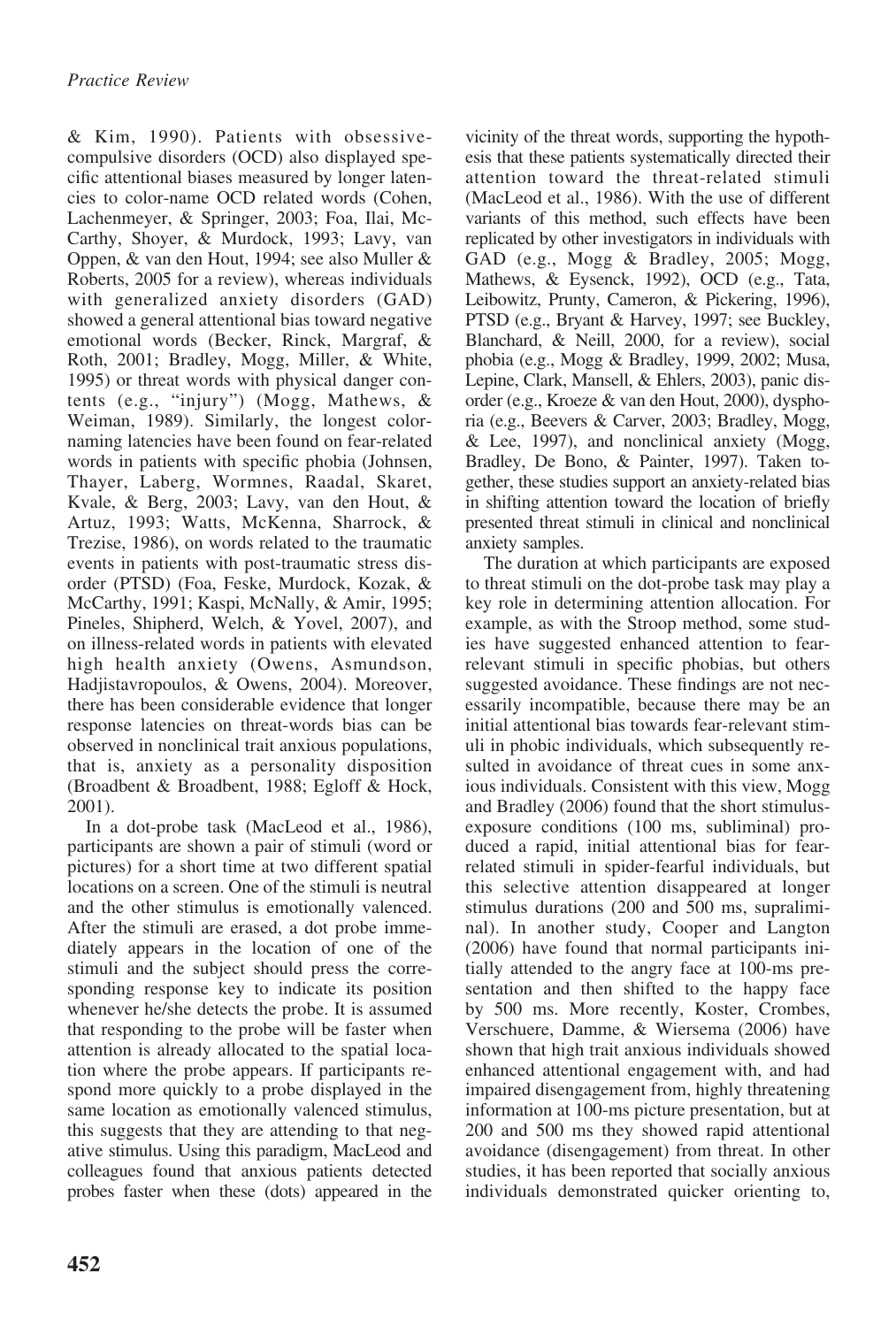and disengagement from, emotional faces relative to neutral faces (Fox, Russo, Bowles, & Dutton 2001; Garner, Mogg, & Bradley, 2006). Consistent with vigilance-avoidance hypothesis (see Williams et al., 1997), these findings suggest that processing information in a subliminal level (100 ms) may require initial rapid orienting toward emotional stimuli followed by avoidance or quick disengagement of attention in a supraliminal level (500 ms or above) of processing.

It is worth noting that not all studies reported an attentional bias in anxiety disorders (see de Jong & Martens, 2007; Kampman, Keijsers, Verbraak, Naring, & Hoogduin, 2002; Wenzel & Holt, 1999). One reason for this lack of attentional bias might be that biases toward semantic representations of threat (e.g., threat words: *spider*, *disease*) may be different from biases toward actual threat experienced, particularly in specific phobia (e.g., actual spider or disease). Using more ecologically valid stimuli in the dot-probe task may provide a more direct measure of attentional bias than words. For instance, to examine attentional bias in social phobia, high socially anxious individuals can be shown a video of social performance (e.g., public speech) and then their attention can be measured with the use of an eye-tracking technique. It is also suggested that there might be different patterns of attentional allocation between analog and clinical groups.

It has been argued that the findings based on the dot-probe paradigms can be interpreted as a difficulty to disengage attention from threat, rather than vigilance for threat (Koster, Crombez, Verschuere, & Houwer, 2004). For example, Amir, Elias, Klumpp, and Pezeworski (2003) found that individuals with social phobia have difficulty disengaging their attention from socially threatening stimuli rather than demonstrating a facilitated processing of threat. In a more recent study using two versions of the dot-probe task, researchers have found that trait anxiety is related to disengagement difficulties rather than faster orienting toward threat (Salemink, van den Hout, & Kindt, 2007). This delayed disengagement hypothesis has also been supported in a study that showed high trait anxious individuals demonstrated a specific tendency to dwell on fear-relevant stimuli, as opposed to negative information in general (Georgiou, Bleakley, Hayward, Russo, Dutton, Eltiti, & Fox, 2005). One of the plausible accounts for these findings is that the

difficulty to disengage attention from threat might occur in a later stage of information processing, when memory processes related to maladaptive schemas are activated.

On the other hand, recent studies have suggested that, depending on the sources of attentional focus (i.e., external vs. internal cues), some anxious patients actively avoid external cues, while paying attention to internal stimuli. Chen, Ehlers, Clark, and Mansell (2002) found that patients with generalized social phobia directed their attention away from the facial expressions with positive, negative, and neutral valence, despite being faster in identifying the probe in the location of household objects in a dot-probe task. It has also been found that nonclinical socially anxious participants exhibited preferential attention to information about internal physiological cues (e.g., heart rates) relative to a sound wave (Bögles, Rijsemus, & DeJong, 2002; Pineles & Mineka, 2005). In line with the Clark and Wells (1995) model of social phobia, these findings emphasize the role of self-focused attention and reduced processing of external social cues in maintaining social anxiety. With the use of reallife threat stimuli, this differential attentional pattern toward physical threat cues was shown in individuals with panic attacks (Ehlers & Breuer, 1995).

Although attentional biases in adults have been widely studied for more than two decades, similar studies in children and adolescents are relatively new. Using the emotional Stroop or the dot-probe paradigms, a number of studies have reported threat-related attentional biases in anxious children and adolescents (e.g., Eschenbeck, Kohlmann, Heim-Dreger, Koller, & Leser, 2004; Heim-Dreger, Kohlmann, Eschenbeck, & Burkhardt, 2006; Hunt, Keogh, & French, 2007; Reid, Salmon, & Lovibond, 2006; Richards, Richards, & McGeeney, 2000; Tagavi, Dalgleish, Moradi, Neshat-Doost, & Yule, 2003). In a more recent review, Puliafico and Kendall (2006) have concluded that a large body of research suggests that anxiety-disordered youth selectively allocate their attention toward threatrelated information.

Taken together, although a wealth of literature suggests that anxious individuals selectively attend to the threat stimuli, findings of attentional bias may differ depending on the nature of stimuli, duration of stimulus presentation, clinical or nonclinical features of anxiety, variants of measures, type of the disorder and source of threat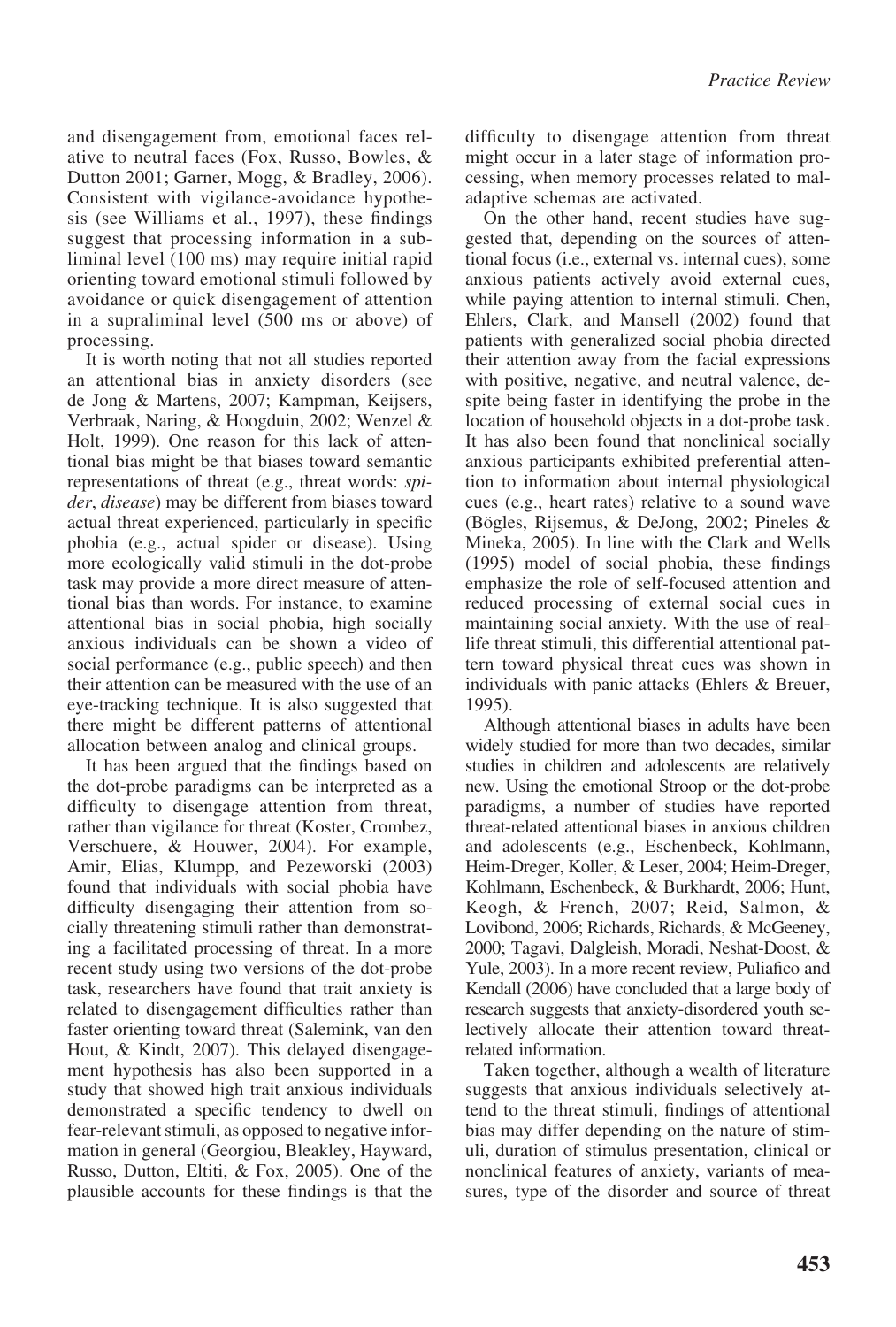stimuli (external vs. internal cues). As information processing involves both preconscious and conscious levels of processing, it is important to determine whether attentional bias occurs automatically or is a voluntarily controlled process. Consistently, cognitive models differ in terms of the stages of information processing involved in the biased processing. As automaticity or controllability of information processing has clinical implications, in the next section we review some of the relevant cognitive accounts and discuss their implications for treatment.

## **Automatic and Controlled Information Processing**

It is clinically important to determine whether attentional bias in anxiety disorders is a function of *automatic* (involuntary) or *strategic* (voluntary) processing. To formulate therapeutic interventions, cognitive-behavioral therapists should be aware of the cognitive models that describe automaticity and controllability of human information processing. Cognitive models differ with regard to the roles they assign to biases in perceptual and conceptual properties of stimuli. In line with this account, some cognitive theories propose that biases in information processing occur at all stages of information processing (Beck et al., 1985; Beck & Clark, 1997; Bower, 1981, 1987), whereas some other models suggest that these biases occur at specific stages of information processing (McNally, 1995; Williams et al., 1997).

According to schema-congruent theories (Beck et al., 1985; Beck & Clark, 1997; Bower, 1981, 1987), schemas guide information processing and largely determine how information is attended to, encoded, interpreted, and remembered. As a result, threat-related stimuli are preferred at all stages of information processing, including early perceptual processing such as attention and stimulus encoding and later conceptual processing such as memory and interpretation.

Beck and Clark (1997) have introduced a three-stage model of information processing of anxiety consisting of (a) *initial registration,* (b) *immediate preparation,* and (c) *secondary elaboration*. The first stage of processing involves a very rapid, involuntary, and automatic recognition of threat information by the activation of the *orienting mode*. The recognition of a negative stimulus leads to the immediate preparation stage

involving the activation of the *primal mode*. In this mode, a cluster of interrelated schemas is activated to meet evolutionary-derived objectives such as safety and security (Beck, 1996). The primal-mode processing involves a mixture of both automatic and more elaborative or strategic processing (e.g., activation of negative automatic thoughts). The activation of the primal mode leads to secondary elaboration stage, that is, elaborative and strategic processing based on the activation of the *metacognitive mode*. At this stage information processing is characteristically slow, effortful, and schema driven. Beck and Clark (1997) suggested that automatic anxious thoughts and biased cognitive processing result from the activation of the orienting and primal threat modes at the earlier stages of information processing. Therefore, according to Beck and Clark (1997) the main task in treating anxiety disorders should focus on the deactivation of the primalthreat mode and the strengthening of more reflective and elaborative processing.

As mentioned earlier, other theories propose that anxious individuals are prone to biases at specific stage of information processing. Based on these models, some authors have suggested that attentional system of anxious individuals is dysfunctionally sensitive to, or facilitated by threat-related stimuli and that these individuals tend to direct their attention toward threatening cues during an early, automatic stage of information processing (McNally, 1995; Williams et al., 1997). Mathews (1990) proposed that anxiety is associated with hypervigilant mode in which the individuals automatically scan the environment for threatening stimuli. This initial attentive mode prioritizes the automatic encoding of threat, but not the more strategic and elaborative processing that will serve subsequent recall. Mathews (1993) further proposed that there are individual differences in readiness to adopt a vigilant processing mode for threat, and that vulnerable people experiencing stressful life events are more likely to present hypervigilant mode for threat (i.e., the bias is an interactive function of trait vulnerability and stressors). Öhman (1993) emphasized the role of automatic and preattentive processes in mediating vulnerability to phobias. Once this preattentive mechanism detects a threatening stimulus, attention automatically shifts to its location. Later, Ohman (1996) suggested that the automatic nature of this mechanism might explain why phobic reactions have proved relatively re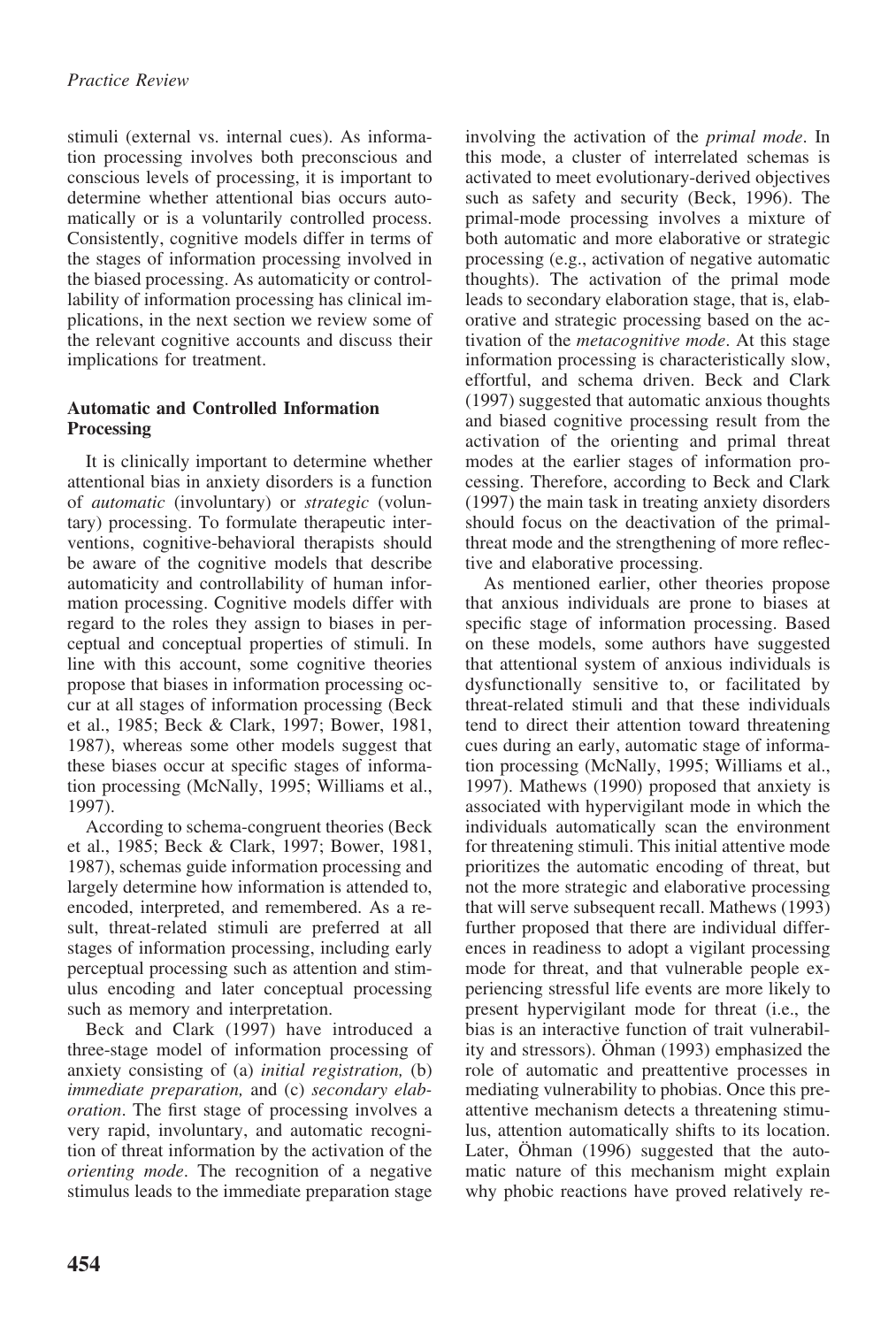sistant to conscious interventions, such as verbally mediated attempts to modify fear responses. The assumption that preattentive and attentional biases operate as cognitive predisposing (vulnerability) factors for anxiety disorders is also a key feature of Eysenck's (1992) hypervigilance theory. According to this view, such biases should be evident primarily in anxiety-prone individuals under stressful conditions or nonclinical individuals with high trait anxiety who are experiencing adverse life events.

Taken together, it is important to determine whether attentional bias is an automatic process or occurs in an elaborative, more controlled stage of cognitive processing. One of the questions drawn from this conclusion is that if attentional bias occurs in earlier, automatic stages of information processing, will conscious therapeutic interventions (e.g., cognitive therapy) be helpful for patients with anxiety disorders? For example, McNally (1995) suggests that verbally mediated therapies will be ineffective in the treatment of anxiety disorders because the attentional bias occurs in the early stages of information processing, and is involuntary and possibly unconscious. In the following section, we discuss implications of attentional biases in anxiety disorders for clinical practice in the light of automatic or controlled information processing.

## **Clinical Implications for Cognitive-Behavioral Therapy**

So far there have been very few direct clinical applications of experimental work on attentional bias in terms of the development of therapeutic techniques. Given that a biased attention toward threat stimuli in anxiety disorders is well documented, it is important for clinicians to develop and apply therapeutic interventions that are effective in reducing attentional bias as well as treating the main anxiety problem. As Dalgleish and Watts (1990) suggested, part of the treatment contribution of these findings is more likely to lie in the modification of existing CBT techniques rather than developing new techniques.

#### *Implications for Behavioral Interventions*

To the extent that attentional bias is automatic and involuntary, behavioral interventions such as exposure-based treatment may be more efficacious than verbally mediated therapy. Behavioral interventions such as graded in vivo or imaginary exposure, and anxiety management training may help anxious clients exert control over their attentional processing. Such interventions may block further elaborative processing of threat stimuli, thereby preventing the activation of anxious thoughts in memory structure. Although they emphasize the importance of the verbal mediation interventions (cognitive therapy) for anxiety disorders, Beck and Clark (1997) concluded that verbal mediation is a necessary but not sufficient component of any anxiety treatment approach. They proposed that exposure is an essential component of anxiety reduction because it ensures the complete activation of primal threat mode so that more adaptive elaborative processing of the threat can be taken place. From a cognitive perspective, it is assumed that activating beliefs with the use of in vivo exposure techniques provides optimal conditions for testing and disconfirming the negative cognitions, and such disconfirmation is then more likely to generalize to similar social situations.

From a behavioral perspective, the repeated experience of a neutral stimulus as conditioned stimulus  $(CS<sup>+</sup>)$  associated with a threatening experience as unconditioned stimulus (US) results in attentional resources diverted toward the  $CS^+$  (Dawson, Schell, Beers, & Kelly, 1982; Mackintosch, 1975). Therefore, an attentional bias is subject to extinction if the  $CS^+$  presented without US reinforcement. It has been reported that experimentally induced attentional bias in a nonclinical sample can be extinguished by  $CS^+$  presentations without US (Van Damme, Crombez, Hermans, Koster, & Eccleston, 2006). Moreover, exposure provides opportunity to habituate and acquire new experiences and preclude reinforcing the maladaptive behaviors (see Marks, 1986). Thus, exposure may be an effective intervention in modifying attentional bias to threat in anxiety disorders.

Evidence of alternations in attentional biases following treatment of anxiety disorders may be also conceptualized within the theoretical framework of an "emotional processing" model (see Foa & Kozak, 1986; Foa & McNally, 1986). In this model, the extended and repetitive presentation of the feared object or situation (flooding or graded exposure) is thought to provide corrective or incompatible information that can lead to a reprocessing of fear memory structures composed of three essential propositions (elements): the stimulus element, the response element, and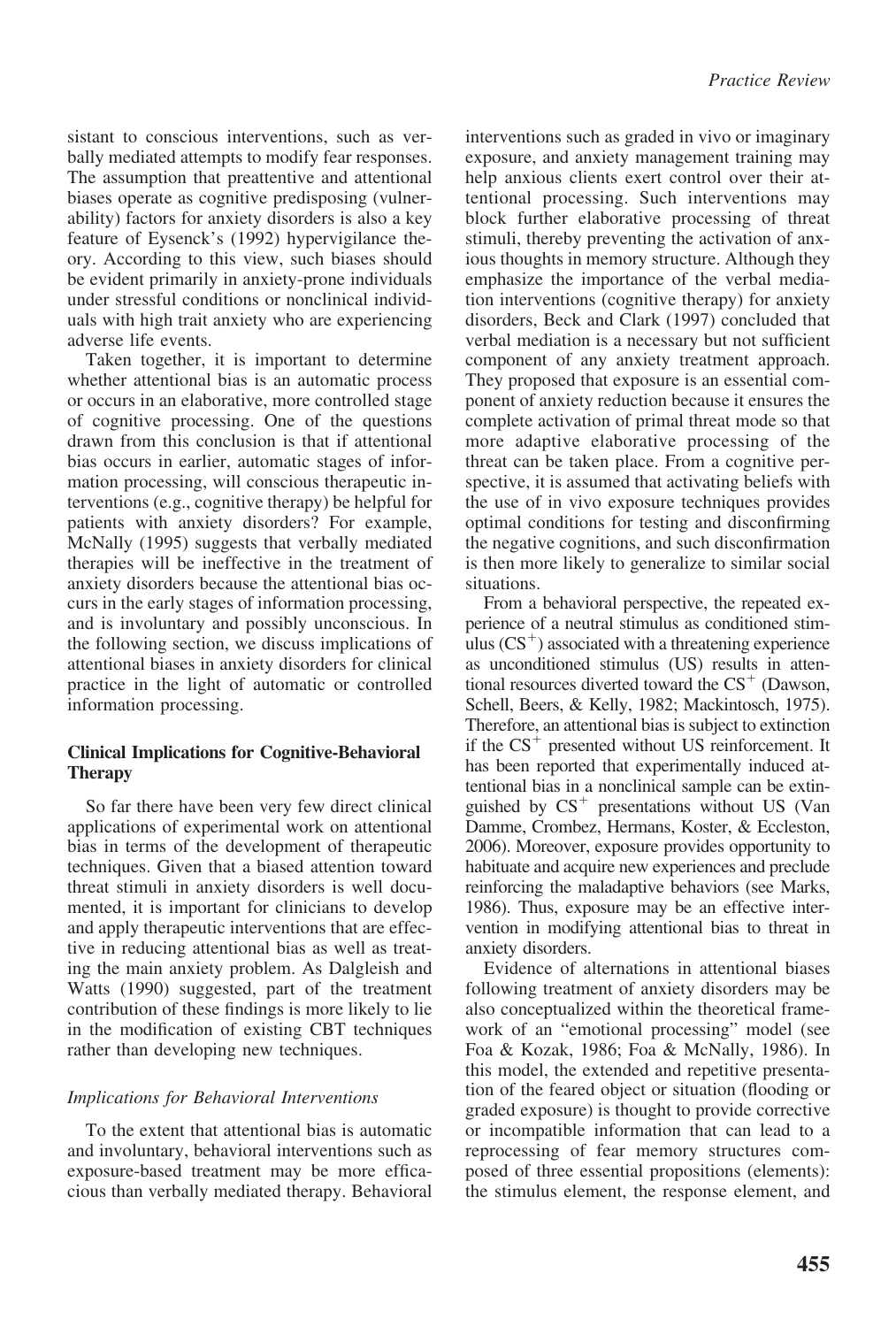the meaning element. Thus, the activation of several mechanisms can lead to potentially therapeutic changes in emotional processing of the fearand anxiety-related stimuli, and subsequently reducing attentional biases.

A number of studies reported to have found that behavior therapy interventions such as *flooding*, *graded exposure*, *desensitization*, and *anxiety management* can produce a positive therapeutic effect on attentional biases in patients with OCD (Foa & McNally, 1986), specific phobia (Lavy et al., 1993; Watts et al., 1986), and GAD (Mathews, Mogg, Kentish, & Eysenck, 1995; Mogg, Bradley, Miller, & White, 1995). However, there are some difficulties interpreting these findings. For example, it is not clear whether a reduction in attentional bias is a direct by-product of habituation or symptom relief due to exposure exercises or anxiety reduction following relaxation training, or whether the positive therapeutic effect on attentional bias is interpreted as a reduction in or complete elimination of attentional bias; these studies often included short-term interventions with no follow-up phase. Furthermore, in some of these studies behavior therapy was far from a clear-cut experimental intervention. It also should be noted that these studies used color-naming latency (interference effect) based on the Stroop task, so their findings need to be replicated with the use of the dot-probe paradigm. Although exposure-based interventions are an integral part of CBT for anxiety disorders, no study has compared the effectiveness of exposure therapy versus cognitive therapy on attentional biases in anxiety disorders.

# *Implications for Attention Training Strategies*

In addition to more conventional cognitive and behavioral interventions, attention training (ATT) can be applied as part of a brief intervention program to divert attention from potential anxiety-provoking cues. ATT strategy is based on the assumption that someone can only fully attend to a single stimuli or thought at a given time. This displaces the anxiety-provoking cue and, thereby, prevents the activation of associated negative thoughts. Wells and Mathews (1994) developed the self-regulatory executive function (S-REF) model that causally links psychopathology to self-focused attention or online processing of negative self-beliefs, threat monitoring, and maladaptive coping. In this model, ATT is a key component of cognitive-behavioral treatment, which aims to modify perseverative self-relevant processing associated with emotional disorders (Wells, 2000). The role of self-focused attention is also emphasized in depression. According to the self-regulatory perseveration theory proposed by Pyszczynski and Greenberg (1987), the negative memory bias commonly found among depressive subjects is mediated by a depressive self-focusing style in which one focuses on the self when negative outcomes are salient.

Given the role of self-focused attention and attentional bias in emotional disorders, it is obvious that psychotherapists should employ techniques that aim to exert control on internal and external cues attended. Wells, White, and Carter (1997) suggest several types of attention-control strategies that could facilitate anxiety reduction. First, attention may be diverted to neutral stimuli in order to interrupt dysfunctional thoughts or reduce the intensity of negative emotions. Second, attention may be explicitly focused on the task at hand and prevent further negative information processing. Third, attention may be directed toward information that disconfirms negative appraisal. For example, socially phobic patients may be instructed to draw attention toward features of the external environment that are incompatible with their negative self-evaluations rather than self-focusing in a feared situation or performance. A number of case studies reported that ATT reduced anxiety and negative beliefs in patients with panic attack, social phobia, and hypochondriasis (Papageorgiou & Wells, 1998; Wells et al., 1997). Also, it was found that nonanxious students who were trained to be avoidant of threat reported less stressor-induced anxiety than the participants trained to be vigilant for threat (MacLeod, Rutherford, Campbell, Ebsworthy, & Holker, 2002). However, the therapeutic effect of ATT on reducing attentional bias toward internal or external threat cues in anxiety disorders remain to be examined in controlled clinical trials.

The role of attention is also important in new developments in *mindfulness-based* treatment. Mindfulness is defined as "a particular way of paying attention: on purpose, moment-bymoment, and without judgment" (Kabat-Zinn, 1994). Influenced by a Buddhist tradition, mindfulness meditation is viewed as the intentional self-regulation of attention to facilitate greater awareness and acceptance of bodily sensations, thoughts, and emotions. In mindfulness-based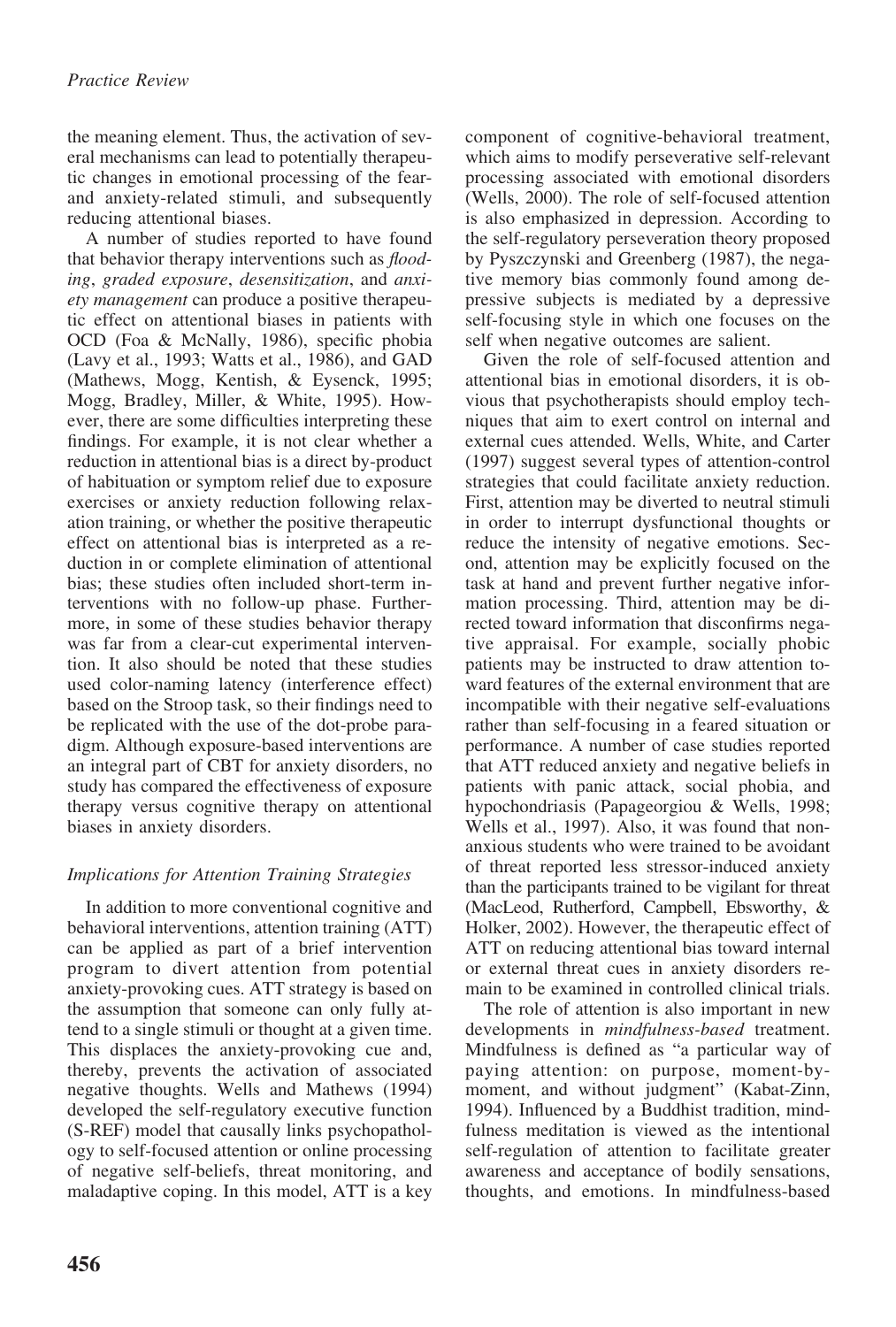cognitive therapy (MBCT), patients are taught to concentrate on the effects of negative mind states on the body, rather than ruminating about or suppressing the mind state (see Williams, Duggan, Crane, & Fennell, 2006). MBCT emphasizes acceptance rather than changing the content of thinking or suppressing thoughts (Segal, Teasdale, & Williams, 2004). At least one study has linked increased attentional bias to thought suppression (Fawzy, Hecker, & Clark, 2006).

It should be noted that the effectiveness of ATT is often idiosyncratic and, therefore, it is important for the clients to practice and test the different techniques to determine which one is the most applicable for them and under what circumstances. Furthermore, it should be noted that anxious clients may misuse the ATT to constitute (or reinforce) safety-seeking behaviors or avoid confronting a difficult situation. For example, if a socially anxious women is always involved in a physical activity (e.g., handing round drinks) at parties in order to divert her attention from threatening situation rather than engaging in more social activities such as mixing with people, she is unlikely to overcome her social fears. It is, therefore, equally important to discourage any avoidant or safety-seeking behaviors in the course of psychotherapy and teach the client to practice concentrating on those aspects of the situation or performance that are positive and nonthreatening.

## *Implications for Cognitive Therapy*

Contrary to an automatic processing account, if an attentional bias is mediated by voluntary, elaborative processing, then cognitive therapy interventions will be helpful in modifying such a bias. One of the clinical implications of the schemacongruent account (Beck et al., 1985) of attentional biases is that any therapeutic interventions should challenge and modify the actual contents of danger schemas together with associated maladaptive assumptions and automatic thoughts during the course of cognitive therapy. Indeed, cognitive therapy involves a variety of techniques aimed at eliciting and challenging threat-related misinterpretations. As Brewin (1996) suggested, by drawing attention to the client's negative automatic thoughts and maladaptive assumptions and challenging these with the use of logical examinations and behavioral experimentation, the therapist can help the client develop new rules for discriminating situations or stimuli that are

truly threatening from those that merely arouse the feeling of being threatened. This cognitivebehavioral hypothesis testing is similar to the process of construct elaboration described by Kelly (1955). The anxious client's attempts in making these discriminations and allocation of adaptive attentional patterns then can change the content of verbally accessible knowledge (negative interpretations) so that previously threatening situations are reclassified as nonthreatening in memory and automatic activation of the unconscious attetional bias is decreased.

Cognitive models of anxiety disorders are characterized by the existence of cognitive distortions in a variety of anxiety disorders, such as catastrophic misinterpretations in panic-attack patients (Clark, 1986), responsibility appraisals (Salkovskis, 1985, 1993) and thought–action fusion thoughts (Rachman, 1997, 1998) in OCD patients, metacognitive beliefs in GAD (Wells, 1995), and thoughts associated with losing control in agoraphobia and with threat in phobias (see Wells, 1997). These cognitive distortions, alongside the disorder specificity of attentional biases, imply that thought processes are intertwined with attentional processing. In line with this view, using a dichotic listening task, Wenzel (2006) reported that listening to anxious automatic thoughts caused attentional biases toward the threat-relevant materials. This finding suggests that the patients may consciously allocate their attention to threat information. Thus, cognitive therapy interventions (e.g., cognitive restructuring) that challenge negative automatic thoughts may reduce or eliminate attentional bias in anxiety disorders.

On the other hand, challenging the contents of cognitive distortions can result in a reduction of anxiety state, thereby, positively altering the affective valence of stimuli. As the affective valence of the stimuli changes, attentional biases to, and avoidance of, threat-related stimuli can decrease. Consequently, cues in the environment will no longer be perceived as negative or being aversive or anxiety provoking, so that adaptive attentional resources are likely to be allocated to them. There is experimental evidence that effortful, elaborative processes can outweigh involuntary automatic processes and behavior (Mathews & MacLeod, 1994). Given the wealth of clinical literature on the effectiveness of cognitive therapy for anxiety disorders (e.g., Beck, 1976; Beck & Clark, 1988; Chambless & Gillis, 1993; Leahy, 2003; Wells, 1997; see Starcevic, 2006 for a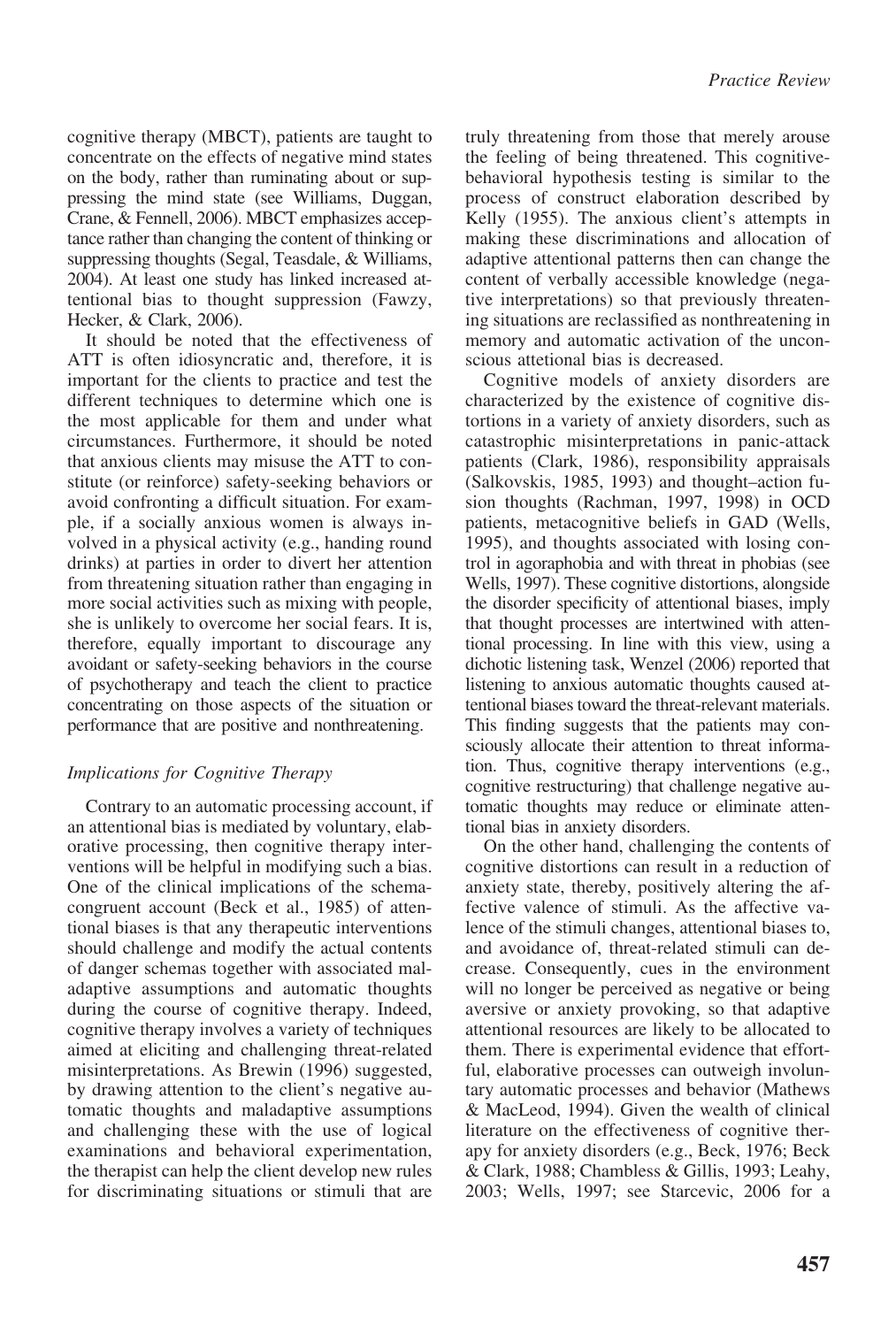recent review), it seems sensible to conclude that cognitive reconstructing (verbal mediation) might result in correcting the involuntary, automatic threat-related processing. However, the effects of cognitive therapy techniques on preconscious processing of threat stimuli and underlying mechanisms of correcting attentional bias remain open to more investigation in rigorous experimentally controlled trials.

## *General Research and Clinical Considerations*

There are individual differences in efforts to regulate anxiety-provoking situations or coping styles (Aver, Corace, Endler, & Calvo, 2003). When encountering threatening stimuli, some individuals appear to seek knowledge about the stimuli or process them more (e.g., sensitizers or monitors), whereas others appear to avoid threatrelated stimuli (e.g., avoiders or repressors). A number of researchers have shown that repressors who maintain an attentional focus away from threatening words are more efficient in inhibiting threatening information, and avoid processing unwanted stimuli (Fox, 1993; Myers & McKenna, 1996; Ruiter & Brosschot, 1994). Therefore, it has been suggested that a repressive coping style (high defensiveness) is associated with avoidant cognitive processing style. This finding implies that anxious individuals' responses to threatening situations may depend on dispositional copying styles or personality traits. One question that remains to be investigated is whether or not these different coping styles require different psychotherapeutic strategies. For example, a more direct rationalistic cognitive psychotherapy might be helpful for cognitive avoiders or repressors, but not necessarily a constructive therapeutic strategy for sensitizers or monitors. The latter patients may benefit from a constructivist cognitive psychotherapy (see Guidano, 1984; Mahoney, 1993; Neimeyer, 1993). To our knowledge no study has examined the applicability of different cognitivebehavioral techniques to anxious individuals with different cognitive copying styles.

Furthermore, the differential attentional preference has some treatment implications. First, it helps therapists recognize the functional importance of specific external and internal cues for different clients with anxiety as their common clinical problem. Although the detection of early signs of heart attack, fainting, or other physical

harms (engagement) is important for taking preventive actions and thus for reducing risk in panic-attack patients, looking away and avoiding eye contact with other people (disengagement) is likely to reduce threat for a social-phobic patient because it makes it more difficult for other people to engage the patient in a conversation and thus provides a psychological escape (or relief) for the patient (see Chen et al., 2002). However, this strategy carries a risk of reinforcing avoidance or safety-seeking behaviors, and thereby it can be counterproductive in the treatment process if applied inappropriately (see Thwaites & Freeston, 2005). Second, it provides information that therapists can use to elicit negative automatic thoughts associated with these explicit anxietyprovoking stimuli in real-life situations. Third, once the anxiety-provoking cues and associated thoughts have been identified, therapeutic interventions to counter them can be explored and tailored to the client's anxiety problems in a more collaborative way. Thus, in the process of CBT it is important to identify the attentional preferences of clients with anxiety problems and use them in case formulation and treatment plan.

It is also suggested that selective processing indices may represent sensitive measures of clinical change in response to therapeutic interventions for the anxiety disorders (Mogg et. al., 1995). However, the clinical use of these indices as a measure of treatment outcome has been questioned. A study found no evidence for a reduction in attentional bias following positive outcome of CBT (Devineni, Blanchard, Hickling, & Buckley, 2004). However, using a small sample size in this study limits its power to generalize the findings. Clearly, more research is needed to examine the validity and reliability of measures of attentional bias that can be used to assess treatment outcomes in anxiety disorders.

# **Conclusion**

One of the most important advances in the laboratory-based investigation of emotional states was the discovery that they were subject to the laws of rigorous scientific experimental research. Although the implications of these experimental findings for clinical work have so far been relatively slight, experimental research on attentional bias has provoked particular interest in developing scientifically rigorous models of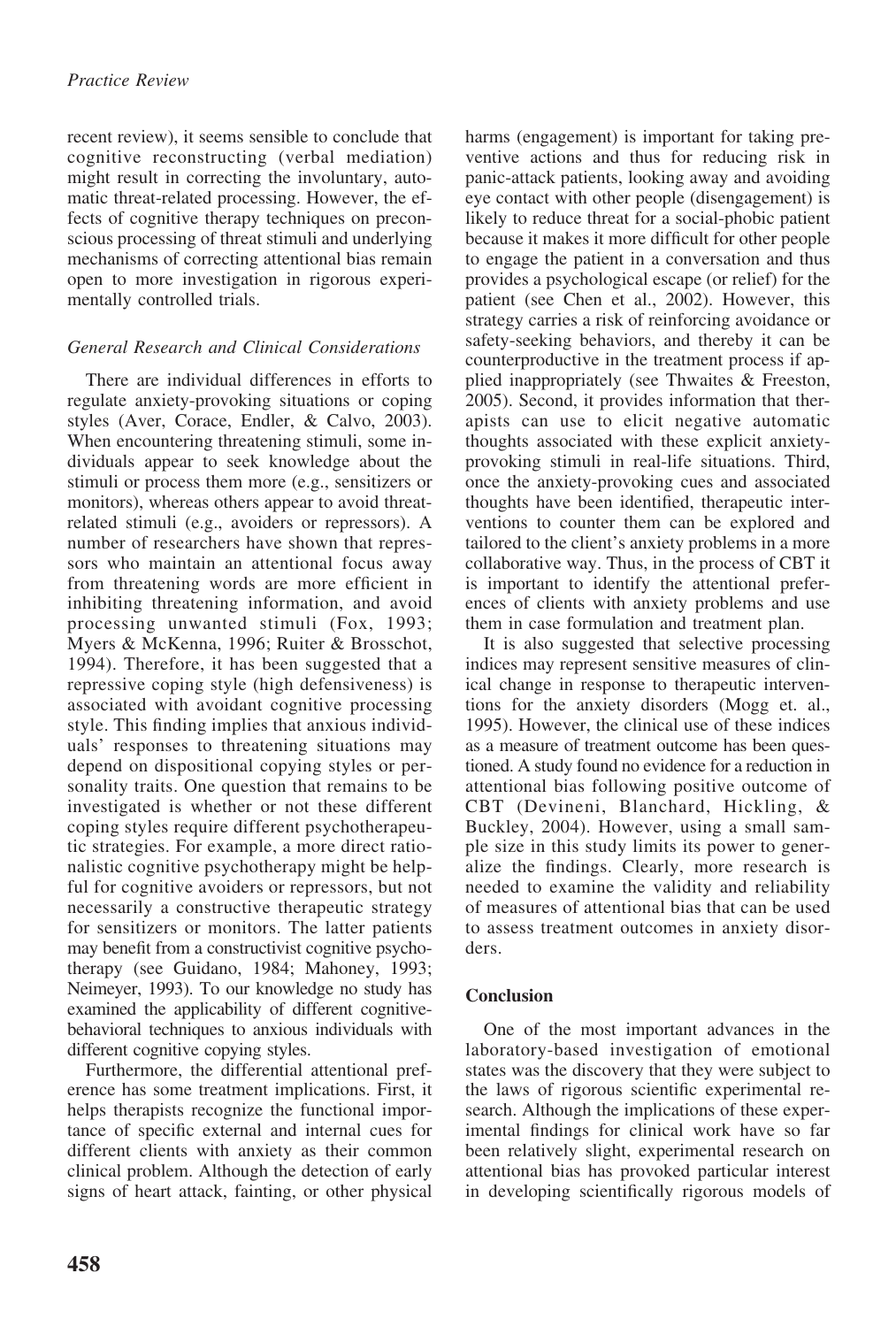emotional disorder. These informationprocessing models can help us refine or develop behavioral and cognitive interventions in order to modify and correct dysfunctional attentional processing effectively. However, it remains to be seen whether cognitive therapy interventions targeting more voluntary, strategic information processing can have a positive therapeutic impact on automatic, involuntary processing involved in attentional biases.

#### **References**

- AMIR, N., ELIAS, J., KLUMPP, H., & PEZEWORSKI, A. (2003). Attentional bias to threat in social phobia: Facilitated processing of threat or difficulty disengaging attention from threat. *Behavior Research and Therapy, 41,* 1325–1335.
- AMIR, N., FRESHMAN, M., & FOA, E. (2002). Enhanced Stroop interference for social phobia. *Journal of Anxiety Disorders*, *16,* 1–9.
- AVER, P., CORACE, K. M., ENDLER, N. S., & CALVO, M. G. (2003). Coping styles and threat processing. *Personality and Individual Differences, 35,* 843– 861.
- BAR-HAIM, Y., LAMY, D., PERGAMIN, L., BAKERMANS-KRANENBURG, M. J., & VAN IJZENDOORN, M. H. (2007). Threat-related attentional bias in anxious and nonanxious individuals: A meta-analytic study. *Psychological Bulletin, 133,* 1–24.
- BECK, A. T. (1976). *Cognitive therapy and the emotional disorders.* New York: International Universities Press.
- BECK, A. T. (1996). Beyond belief: A theory of modes, personality, and psychopathology. In P. M. Salkovskis (Ed.), *Frontiers of cognitive therapy* (pp. 1–25). New York: The Guilford Press.
- BECK, A. T., & CLARK, A. (1988). Anxiety and depression: An information processing perspective. *Anxiety Research, 1,* 23–36.
- BECK, A. T., & CLARK, D. A. (1997). An information processing model of anxiety: Automatic and strategic processes. *Behavior Research and Therapy, 35,* 49 –58.
- BECK, A. T., EMERY, G., & GREENBERG, R. (1985). *Anxiety disorders and phobia: A cognitive perspective*. New York: Basic Books.
- BECKER, E. S., RINCK, M., MARGRAF, J., & ROTH, W. T. (2001). The emotional Stroop effect in anxiety disorders: Generality or disorder specificity. *Journal of Anxiety Disorders, 15,* 147–159.
- BEEVERS, C., & CARVER, C. S. (2003). Attentional bias and mood persistence as perspective predictors of dysphoria. *Cognitive Therapy and Research, 27,* 619 – 637.
- BÖGLES, S. M., RIJSEMUS, W., & DEJONG, P. J. (2002). Self-focused attention and social anxiety: The effect of experimentally heightened self-awareness on fear, blushing, cognitions and social skills. *Cognitive Therapy and Research, 26,* 461– 472.
- BOWER, G. H. (1981). Mood and memory. *American Psychologist, 36,* 129 –148.
- BOWER, G. H. (1987). Commentary on mood and memory. *Behavior Research and Therapy, 25,* 443– 445.
- BRADLEY, B. P., MOGG, K., & LEE, S. C. (1997). Atten-

tional biases for negative information in induced and naturally occurring dysphoria. *Behavior Research and Therapy, 35,* 911–927.

- BRADLEY, B. P., MOGG, K., MILLER, N., & WHITE, J. (1995). Selective processing of negative information: Effects of clinical anxiety, concurrent depression, and awareness. *Journal of Abnormal Psychology, 104,* 532– 536.
- BRADLEY, B. P., MOGG, K., & WILLIAMS, R. (1995). Implicit and explicit memory for emotion-congruent information in depression and anxiety. *Behavior Research and Therapy, 33,* 755–770.
- BREWIN, C. R. (1996). Theoretical foundations of cognitive-behavior therapy for anxiety and depression. *Annual Review of Psychology, 47,* 33–57.
- BROADBENT, D., & BROADBENT, M. (1988). Anxiety and attentional bias: State and trait. *Cognition and Emotion, 2,* 165–183.
- BRYANT, R. A., & HARVEY, A. G. (1997). Attentional bias in posttraumatic stress disorder. *Journal of Traumatic Stress, 10,* 635– 644.
- BUCKLEY, T. C., BLANCHARD, E. B., & NEILL, W. T. (2000). Information processing and PTSD: A review of the empirical literature. *Clinical Psychology Review, 28,* 1041–1065.
- CHAMBLESS, D. L., & GILLIS, M. M. (1993). Cognitive therapy of anxiety disorders. *Journal of Consulting and Clinical Psychology, 61,* 248 –260.
- CHEN, Y. P., EHLERS, A., & CLARK, D. M., & MANSELL, W. (2002). Patients with social phobia direct their attention away from faces. *Behavior Research and Therapy, 40,* 677– 687.
- CLARK, D. M. (1986). A cognitive approach to panic. *Behavior Research and Therapy, 24,* 461– 470.
- CLARK, D. M., & WELLS, A. (1995). A cognitive model of social phobia. In R. G. Heimberg, M. R. Liebowitz, D. A. Hope, & F. R. Schneier (Eds.), *Social phobia: Diagnosis, assessment, and treatment* (pp. 69 –93). New York: The Guilford Press.
- COHEN, Y., LACHENMEYER, J. R., & SPRINGER, C. (2003). Anxiety and selective attention in obsessive-compulsive disorder. *Behavior Research and Therapy, 41,* 1311– 1323.
- COOPER, R. M., & LANGTON, S. R. H. (2006). Attentional bias to angry faces using the dot-probe task? It depends when you look for it. *Behavior Research and Therapy, 44,* 1321–1329.
- DALGLEISH, T. J., & WATTS, F. N. (1990). Biases of attention and memory in disorders of anxiety and depression. *Clinical Psychology Review, 10, 589-604*.
- DAWSON, M. E., SCHELL, A. M., BEERS, J. R., & KELLY, A. (1982). Allocation of cognitive capacity during human automatic classical conditioning. *Journal of Experimental Psychology, 111,* 273–294.
- DE JONG, P. J., & MARTENS, S. (2007). Detection of emotional expressions in rapidly changing facial displays in high and low–socially anxious women. *Behavior Research and Therapy, 45,* 1285–1294.
- DENNY, E. R., & HUNT, R. R. (1992). Affective valence and memory in depression: Depression of recall and fragment completion. *Journal of Abnormal Psychology, 101,* 575–580.
- DEVINENI, T., BLANCHARD, E. B., HICKLING, E. J., & BUCKLEY, T. C. (2004). Effect of psychological treat-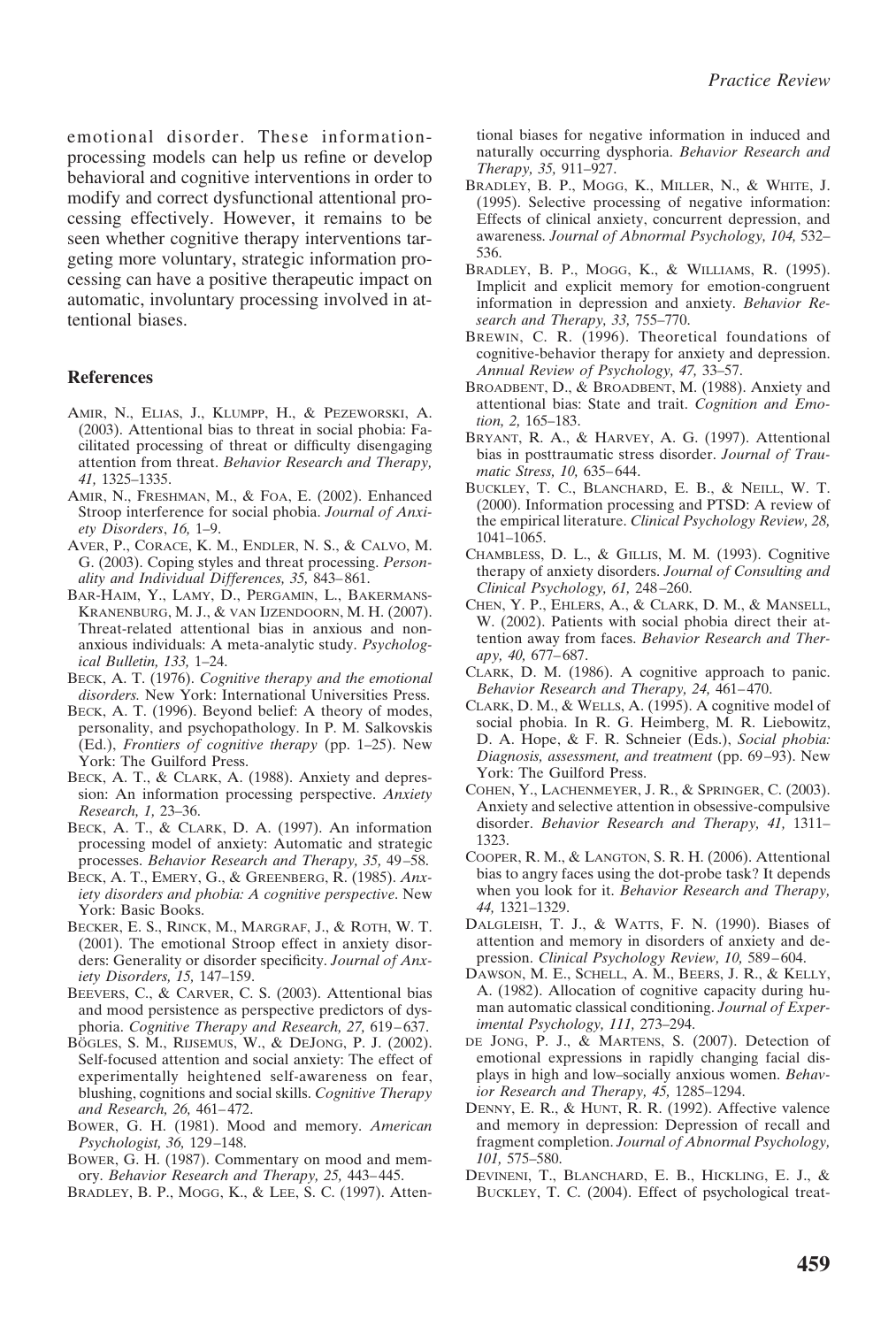ment on cognitive bias in motor vehicle accident– related posttraumatic stress disorder. *Journal of Anxiety Disorders, 18,* 211–231.

- EGLOFF, B., & HOCK, M. (2001). Interactive effects of trait anxiety and state anxiety on emotional Stroop interference. *Personality and Individual Differences, 31,* 875– 882.
- EHLERS, A., & BREUER, P. (1995). Selective attention to physical threat cues in subjects with panic attacks and simple phobias. *Journal of Anxiety Disorders, 9,* 11–32.
- EHLERS, A., MARGRAF, J., DAVIES, S., & ROTH, W. T. (1988). Selective processing of threat cues in subjects with panic attacks. *Cognition and Emotion, 2,* 201–220.
- ESCHENBECK, H., KOHLMANN, C. W., HEIM-DREGER, U., KOLLER, D., & LESER, M. (2004). Processing bias and anxiety in primary school children: A modified emotional Stroop colour-naming using pictorial facial expressions. *Psychology Science, 46,* 541– 465.
- EYSENCK, M. W. (1992). *Anxiety: The cognitive perspective*. Hove, United Kingdom: Erlbaum.
- FAWZY, T. I., HECKER, J. E., & CLARK, J. (2006). The relationship between avoidance and attentional bias for snake-related thoughts. *Anxiety Disorders, 20,* 1103– 1117.
- FOA, E. B., FESKE, U., MURDOCK, T. B., KOZAK, M. J., & MCCARTHY, P. R. (1991). Processing of threat-related information in rape victims. *Journal of Abnormal Psychology, 100,* 156 –162.
- FOA, E. B., ILAI, D., MCCARTHY, P. R., SHOYER, B., & MURDOCK, T. (1993). Information processing in obsessive compulsive disorder. *Cognitive Therapy and Research, 17,* 173–189.
- FOA, E. B., & KOZAK, M. J. (1986). Emotional processing of fear: Exposure to corrective information. *Psychological Bulletin, 99,* 20 –35.
- FOA, E. B., & MCNALLY, R. J. (1986). Sensitivity to feared stimuli in obsessive compulsives: A dichotic listening analysis. *Cognitive Therapy and Research, 10,* 477– 486.
- FOX, E. B. (1993). Attentional bias in anxiety: Selective or not? *Behavior Research and Therapy, 31,* 487– 493.
- FOX, E. B., RUSSO, R., BOWLES, R., & DUTTON, K. (2001). Do threatening stimuli draw or hold visual attention in subclinical anxiety. *Journal of Experimental Psychology—General, 130,* 681–700*.*
- GARNER, M., MOGG, K., & BRADLEY, B. P. (2006). Orienting and maintenance of gaze to facial expressions in social anxiety. *Journal of Abnormal Psychology, 115,* 760 –770.
- GELDER, W. A. (2001). The scientific foundations of cognitive behavior therapy. In D. M. Clark & C. G. Fairburn (Eds.), *Science and practice of cognitive be*havior therapy (pp. 27-46). Oxford: Oxford University Press.
- GEORGIOU, A., BLEAKLEY, C., HAYWARD, J., RUSSO, R., DUTTON, K., ELTITI, S., & FOX, E. (2005). Focusing on fear: Attentional disengagement from emotional faces. *Visual Cognition, 12,* 145–158.
- GOTLIB, I. H., KASCH, K. L., TRAILL, S., ARNOW, B. A., JOORMANN, J., & JOHNSON, S. L. (2004). Coherence and specificity of information-processing biases in depression and social phobia. *Journal of Abnormal Psychology, 113,* 386 –398.
- GOTLIB, I. H., KRASNOPERVA, E., YUE, D. N., & JOOR-

MANN, J. (2004). Attentional biases for negative interpersonal stimuli in clinical depression*. Journal of Abnormal Psychology, 113,* 127–135.

- GUIDANO, V. F. (1984). A constructivist outline of cognitive processes. In M. A. Reda & M. J. Mahoney (Eds.), *Cognitive psychotherapies: Recent developments* in theory, research, and practice (pp. 31–45). Cambridge, MA: Ballinger.
- HEIM-DREGER, U., KOHLMANN, C. W., ESCHENBECK, H., & BURKHARDT, U. (2006). Attentional biases for threatening faces in children: Vigilant and avoidant processes. *Emotion, 2,* 320 –325.
- HOPE, D. A., RAPEE, R. M., HEIMBERG, R. G., & DOM-BECK, M. J. (1990). Representation of the self in social phobia: Vulnerability of social threat. *Cognitive Therapy and Research, 14,* 177–189.
- HUNT, C., KEOGH, E., & FRENCH, C. C. (2007). Anxiety sensitivity, conscious awareness and selective attentional biases in children. *Behavior Research and Therapy, 45,* 497–509.
- JOHNSEN, B. H., THAYER, J. F., LABERG, J. C., WORMNES, B., RAADAL, M., SKARET, E., KVALE, D., & BERG, E. (2003). Attentional and physiological characteristics of patients with dental anxiety. *Journal of Anxiety Disorders, 17,* 75– 87.
- KABAT-ZINN, J. (1994). Wherever you go, there you are: Mindfulness meditation in every day life. New York: Hyperion.
- KAMPMAN, M., KEIJSERS, G. P., VERBRAAK, M. J., NAR-ING, G., & HOOGDUIN, C. A. (2002). The emotional Stroop: A comparison of panic disorder patients, obsessive-compulsive patients, and normal controls, in two experiments. *Journal of Anxiety Disorders, 16,* 524 – 441.
- KASPI, S. P., MCNALLY, R. J., & AMIR, N. (1995). Cognitive processing of emotional information in posttraumatic stress disorder. *Cognitive Therapy and Research, 19,* 433– 444.
- KELLY, G. A. (1955). *The psychology of personal construct: A theory of personality*. New York: Norton.
- KOSTER, E. H. W., CROMBEZ, G., VERSCHUERE, B., & HOUWER, J. D. (2004). Selective attention to threat in the dot probe paradigm: Differentiating vigilance and difficulty to disengage. *Behavior Research and Therapy, 42,* 1183–1192.
- KOSTER, E. H. W., CROMBES, G., VERSCHUERE, B., DAMME, S. V., & WIERSEMA, J. R. (2006). Components of attentional bias to threat in high trait anxiety: Facilitated engagement, impaired disengagement, and attentional avoidance. *Behavior Research and Therapy, 44,* 1757–1771.
- KROEZE, S., & VAN DEN HOUT, M. (2000). Selective attention for cardiac information in panic patients. *Behavior Research and Therapy, 38,* 63–72.
- LAVY, E. H., VAN DEN HOUT, M., & ARTUZ, A. (1993). Attentional bias in spider phobia: Conceptual and clinical issues. *Behavior Research and Therapy, 31,* 17–24.
- LAVY, E. H., VAN OPPEN, P., & VAN DEN HOUT, M. (1994). Selective processing of emotional information in obsessive compulsive disorder. *Behavior Research and Therapy, 32,* 243–246.
- LEAHY, R. L. (2003). *Cognitive therapy techniques: A practitioner's guide*. New York: The Guilford Press.
- MACKINTOSCH, N. J. (1975). Variations in the associabil-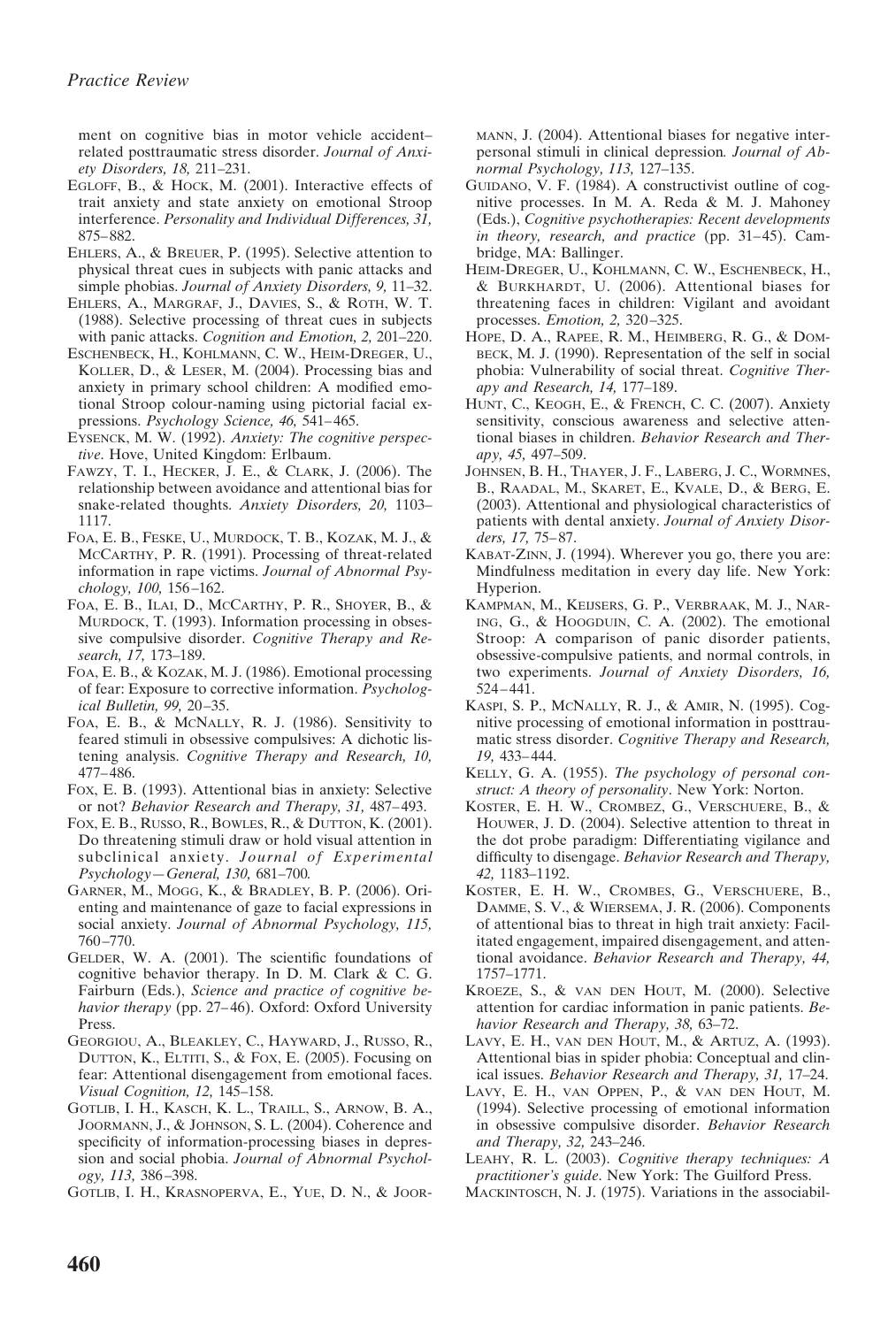ity of stimuli with reinforcement. *Psychological Review, 82,* 276 –298.

- MACLEOD, C. (1999). Anxiety and anxiety disorders. In T. Dalgleish & M. Power (Eds.), *Handbook of cognition and emotion* (pp. 447– 477). Chichester, United Kingdom: Wiley.
- MACLEOD, C., MATHEWS, A., & TATA, P. (1986). Attentional bias in emotional disorder. *Journal of Abnormal Psychology, 95,* 15–20.
- MACLEOD, C., RUTHERFORLD, E., CAMPBELL, L., EB-SWORTHY, G., & HOLKER, L. (2002). Selective attention and emotional vulnerability: Assessing the causal basis of their association through the experimental manipulation of attentional bias. *Journal of Abnormal Psychology, 111,* 107–123.
- MAHONEY, M. J. (1993). Introduction to special section: Theoretical development in the cognitive psychotherapies. *Journal of Consulting and Clinical Psychology, 61,* 187–193.
- MARKS, I. (1986). *Behavioral psychotherapy: Maudsley pocket book of clinical management.* Bristol, United Kingdom: Wright.
- MATHEWS, A. (1990). Why worry? The cognitive function of anxiety. *Behavioral Research and Therapy, 28,* 455– 468.
- MATHEWS, A. (1993). Anxiety and the processing of emotional information. In L. Chapman, J. Chapman, & D. Flowes (Eds.), *Processes in experimental personality and psychopathology research* (pp. 254 –280). New York: Springer.
- MATHEWS, A. (2001). Information-processing biases in emotional disorders. In D. M. Clark & C. G. Fairburn (Eds.), *Science and practice of cognitive behavior therapy* (pp. 47–66). Oxford, United Kingdom: Oxford University Press.
- MATHEWS, A., & MACLEOD, C. (1985). Selective processing of threat cues in anxiety states. *Behavior Research and Therapy, 23,* 563–569.
- MATHEWS, A., & MACLEOD, C. (1994). Cognitive approaches to emotion and emotional disorders. *Annual Review of Psychology, 45,* 25–50.
- MATHEWS, A., & MACLEOD, C. (2002). Induced processing biases have causal effects on anxiety. *Cognition and Emotion, 16,* 331–354.
- MATHEWS, A., MOGG, K., KENTISH, J., & EYSENCK, M. (1995). Effect of psychological treatment on cognitive bias in generalized anxiety disorder. *Behavior Research and Therapy, 33,* 293–303.
- MATHEWS, A., RIDGEWAY, V., & WILLIAMSON, D. A. (1996). Evidence for attention to threatening stimuli in depression. *Behavior Research and Therapy, 33,* 293– 303.
- MATTIA, J. I., HEIMBERG, R. G., & HOPE, D. A. (1993). The revised Stroop color-naming task in social phobics. *Behavior Research and Therapy, 31,* 305–313.
- MCCABE, S. B., & GOTLIB, I. H. (1995). Selective attention and clinical depression: Performance on a deployment-of-attention task*. Journal of Abnormal Psychology, 104,* 241–245.
- MCNALLY, R. J. (1995). Automaticity and the anxiety disorders. *Behavior Research and Therapy, 33,* 747–754.
- MCNALLY, R. J., RIEMANN, B. C., & KIM, E. (1990). Selective processing of threat cues in panic disorder. *Behavior Research and Therapy, 28,* 407– 412.
- MOGG, K., & BRADLEY, B. P. (1998). A cognitive– motivational analysis of anxiety. *Behavior Research and Therapy, 36,* 809 – 848.
- MOGG, K., & BRADLEY, B. P. (1999). Orienting of attention to threatening facial expressions presented under condition of restricted awareness. *Cognition and Emotion, 13,* 713–740.
- MOGG, K., & BRADLEY, B. P. (2002). Selective orienting of attention to masked threat faces in social anxiety. *Behavior Research and Therapy, 40,* 1403–1414.
- MOGG, K., & BRADLEY, B. P. (2005). Attentional bias in generalized anxiety disorder versus depressive disorder. *Cognitive Therapy and Research, 29,* 29 – 45.
- MOGG, K., & BRADLEY, B. P. (2006). Time course of attentional bias for fear-relevant pictures in spiderfearful individuals. *Behavior Research and Therapy, 44,* 1241–1250.
- MOGG, K., BRADLEY, B. P., DE BONO, J., & PAINTER, M. (1997). The course of attentional bias for threat information in non-clinical anxiety. *Behavior Research and Therapy, 35,* 297–303.
- MOGG, K., BRADLEY, B. P., MILLER, N., & WHITE, J. (1995). A follow-up study of cognitive bias in generalized anxiety disorder. *Behavior Research and Therapy, 33,* 927–935.
- MOGG, K., BRADLEY, B. P., WILLIAMS, R., & MATHEWS, A. (1993). Subliminal processing of emotional information in anxiety and depression. *Journal of Abnormal Psychology, 102,* 304 –311.
- MOGG, K., MATHEWS, G., & EYSENCK, M. (1992). Attentional bias in clinically anxiety states. *Cognition and Emotion, 6,* 149 –159.
- MOGG, K., MATHEWS, G., & WEIMAN, J. (1989). Selective processing of threat cues in anxiety states: A replication. *Behavior Research and Therapy, 27,* 317–323.
- MULLER, J., & ROBERTS, J. E. (2005). Memory and attention in obsessive– compulsive disorder: A review. *Journal of Anxiety Disorders, 19,* 1–28.
- MUSA, C., LEPINE, J. P., CLARK, D. M., MANSELL, W., & EHLERS, A. (2003). Selective attention in social phobia and the moderating effect of a concurrent depressive disorder. *Behavior Research and Therapy, 41,* 1043–1054.
- MYERS, L. B., & MCKENNA, F. P. (1996). The colour naming of socially threatening words. *Personality and Individual Differences, 20,* 203– 801.
- NEIMEYER, R. A. (1993). An appraisal of constructivist psychotherapies. *Journal of Consulting and Clinical Psychology, 61,* 221–134.
- OATLEY, K., & JENKINS, J. M. (1996). *Understanding emotion*. Cambridge, United Kingdom: Blackwell.
- OHMAN, A. (1993). Fear and anxiety as emotional phenomena: Clinical phenomenology, evolutionary perspectives, and information processing mechanisms. In M. Lewis & J. M. Haviland (Eds.), *Handbook of emotions*. New York: The Guilford Press.
- ÖHMAN, A. (1996). Preferential preattentive processing of threat in anxiety: Preparedness and attentional biases. In R. M. Rapee (Ed.), *Current controversies in the anxiety disorders*. New York: The Guilford Press.
- OWENS, K. M. B., ASMUNDSON, G. J. G., HADJISTAVRO-POULOS, T., & OWENS, T. J. (2004). Attentional bias toward illness threat in individuals with elevated health anxiety. *Cognitive Therapy and Research, 28,* 57– 66.
- PAPAGEORGIOU, C., & WELLS, A. (1998). Effects of at-